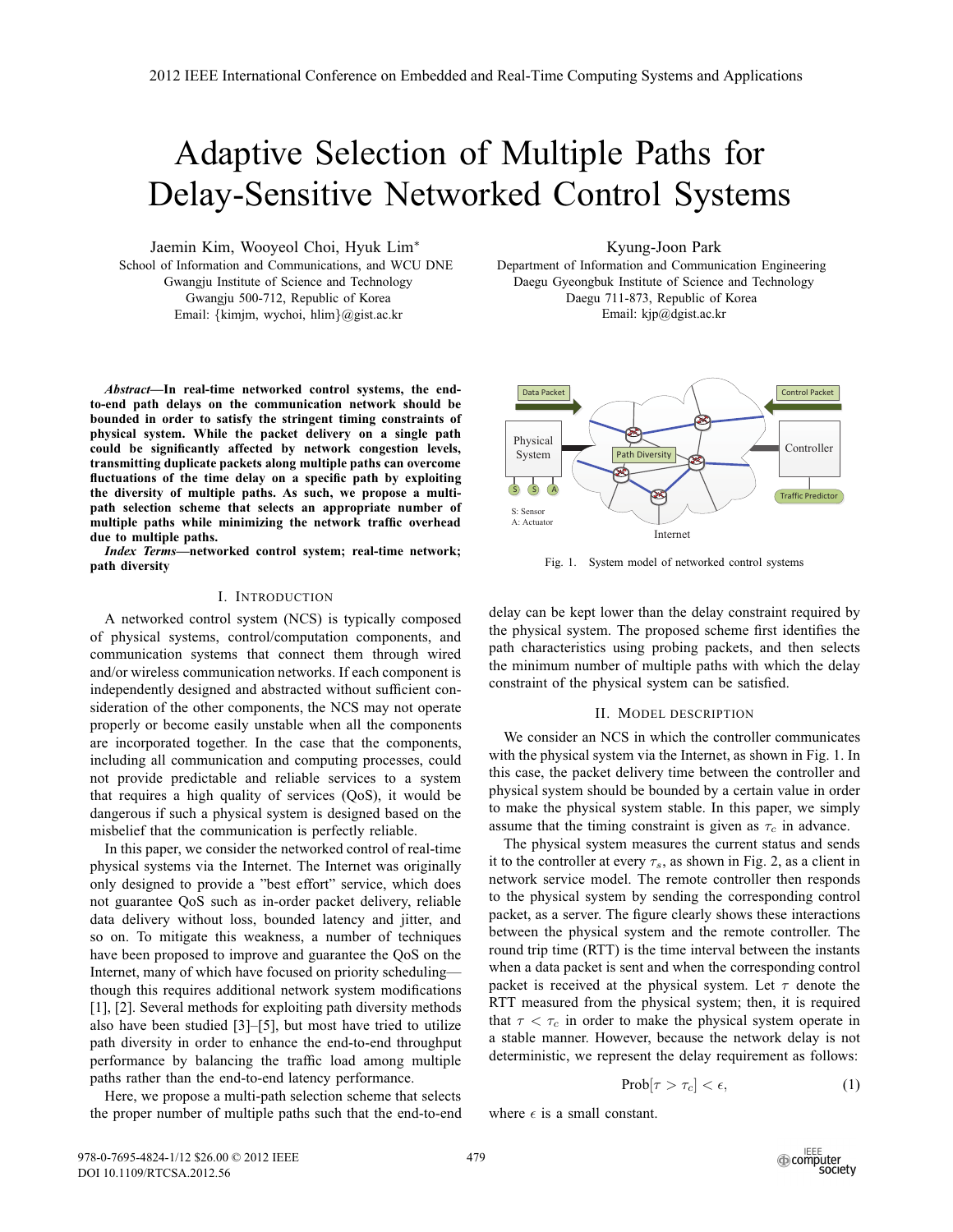

Fig. 2. Interaction between the physical system and controller.

We also assume that there are a sufficient number of disjoint paths available (Fig. 1). To maximize multiple path diversities, each path should be disjointed; otherwise, duplicate packets from the physical system to the controller may cause significant path congestion.

## III. MULTIPLE PATH SELECTION

In order to exploit the path diversity, we propose a "simultaneous duplicate transmission", which sends duplicate packets through multiple paths. The physical system simultaneously sends duplicate data packets to the controller through N multiple paths at every  $\tau_s$ . When the controller receives the data packets, it computes the proper control output value for the physical system, and then sends the duplicate control packets via the multiple paths. Thanks to the simultaneous transmissions, the effective RTT experienced by the physical system is given by the minimum value among the RTTs of the multiple  $N$  paths, such that

$$
RTT_{min} := \min(RTT_1, \cdots, RTT_N). \tag{2}
$$

By (2), the delay constraint can be rewritten as

$$
Prob[RTT_{min} > \tau_c] < \epsilon.
$$
 (3)

If we let  $f_{RTT_i}$  denote the probability density function (PDF) of  $RTT_i$ , then the cumulative density function (CDF) of  $RTT_{min}$  is derived as follows:

$$
F_{RTT_{min}}(x) = 1 - \prod_{i=1}^{N} (1 - F_{RTT_i}(x)).
$$

In this case, the PDF of  $RTT_{min}$  is given by

$$
f_{RTT_{min}}(x) = \sum_{i=1}^{N} f_{RTT_i}(x) \prod_{n=1, n \neq i}^{N} (1 - F_{RTT_i}(x)).
$$

It can then be shown that the simultaneous transmissions along multiple paths can achieve a lower end-to-end latency of packet delivery as the number of multiple paths increases.

# *A. Appropriate Number of Multiple Paths*

Because these simultaneous transmissions may incur a significant overhead in network bandwidth resources, it is critical to find a smallest set of multiple paths that satisfy the delay constraint. Indeed, the goal of our multi-path selection algorithm is to determine the appropriate number of multiple paths with which the end-to-end delay can be kept lower than



Fig. 3. Procedures of the proposed multiple path selection algorithm where  $N_{max}$  is the maximum number of available paths.

the delay constraints in (3). Note that the routing algorithm that finds disjoint multiple paths is out of scope of this paper.

To select the appropriate number of multiple paths, we start with a small number of candidate multiple paths. Then, among the selected  $N$  paths,  $M$  probing packets are sent, and RTTs are measured. Note that if there is any traffic on the selected paths, the passive measurement of RTTs using existing traffic flows is also possible. From the RTT measurements, a decision as to whether or not the selected paths can satisfy the delay constraint of (3) is made. To expedite this decision process, we use the following method. First, we introduce a binary variable  $\delta_{ij}$  for the RTT measurement of the *j*th probing packet on the ith path:

$$
\delta_{i,j} := \begin{cases} 1, & \text{if } RTT_{i,j} < \tau_c \\ 0, & \text{otherwise,} \end{cases}
$$

where  $RTT_{ij}$  is the RTT measurement for the jth probing packet on the *i*th path. Then, we also define  $F_j^N$  for the RTT measurements from jth probing packets sent along all  $N$  paths as follows:

$$
F_j^N := \begin{cases} 1, & \text{if } \sum_{i=1}^N \delta_{i,j} \neq 0 \\ 0, & \text{otherwise.} \end{cases}
$$
 (4)

Note that for the *j*th probing packet,  $F_j^N = 1$  if  $RTT_{min} < \tau_c$ ; otherwise,  $F_j^N = 0$ . Finally, the delay constraint of (3) can be rewritten as

$$
P_N := \frac{1}{M} \sum_{j=1}^{M} F_j^N > P_{thr},
$$
\n(5)

where  $P_{thr} = 1 - \epsilon$ .

#### *B. Adaptive Prediction Algorithm*

The detailed procedures of our proposed multiple path selection scheme are shown in Fig. 3. Here, the most important operation is how to predict whether or not the newly selected set of  $(N - 1)$  multiple paths satisfies the delay constraint